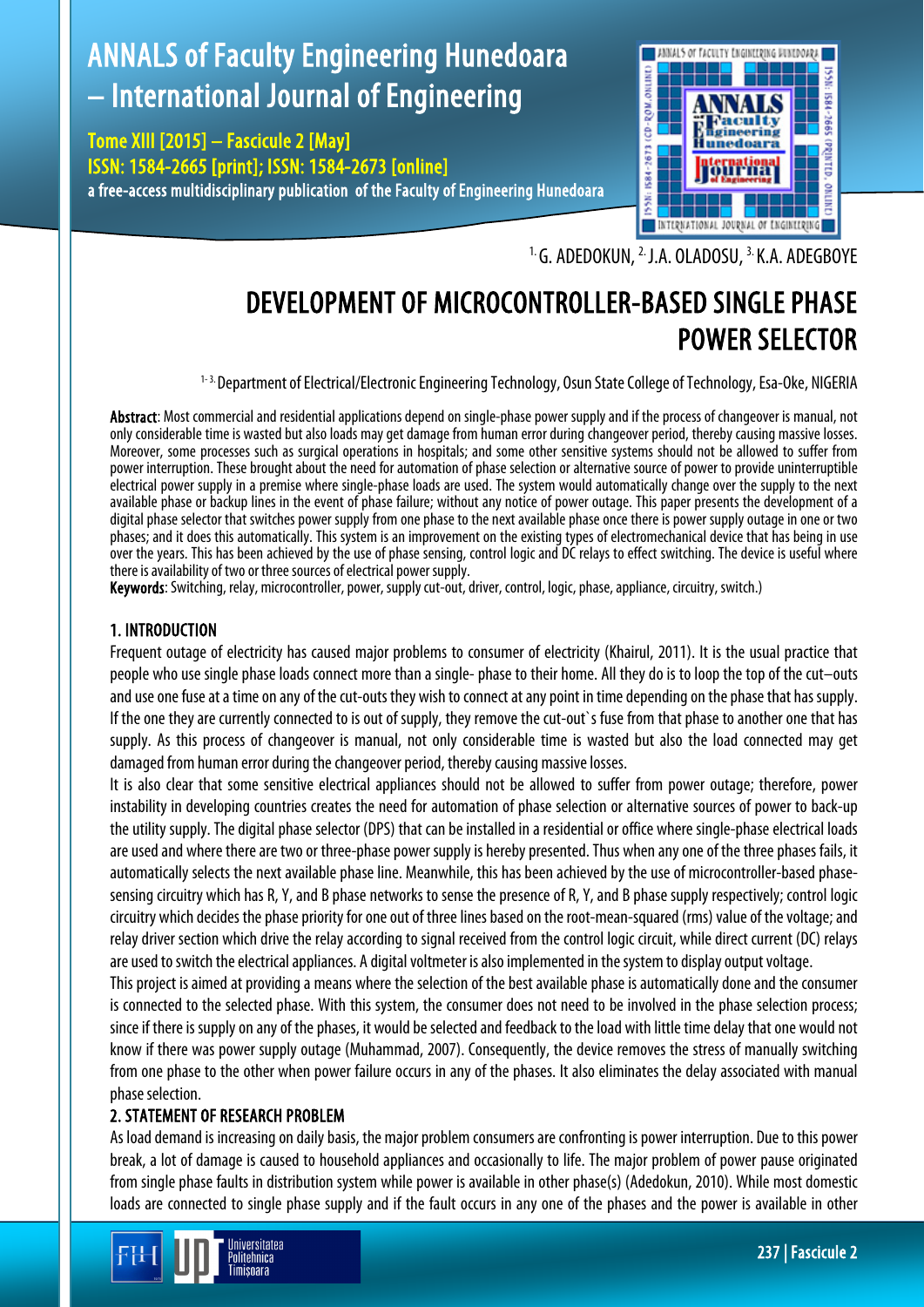phases, we cannot utilize that power. There is therefore a need to automatically switch from one phase to other when there is a power failure in any one of three phases of the power supply.

#### 2.1. Objectives

The main objective of the system is to automatically connect a load to any phase, among the supply phases which has the best voltage level without any manual intervention or use of change over switch. The device can be used in residences and offices.

#### 2.2. Significance of the Study

Due its numerous advantages such as absence of mechanical contacts, compactness of size, ability to work for all single phase loads, the developed Digital Phase Selector has potential of wide acceptability among consumers of electricity in Nigeria.

#### 3. METHODOLOGY

#### 3.1. Phase Selector Architectural Description

In designing this project, various electrical and electronic components were used. The system block diagram of the constructed digital phase selector is shown in Fig. 1; this diagram illustrates how the various modules involved in the system had been implemented. All the modules are inter-connected to each other and are independent of load connected. The system has two major parts, namely: hardware and software.The hardware architecture consists of a phase sensing, control logic, power supply, display unit, relay driver and DC relays.

The phase-sensing circuit has R, Y and B phase sensors to sense the availability of R, Y and B phase respectively. The control logic circuit chooses the phase priority for one out of three phases. The relay-driver section drives the relay according to the signal received from the control logic unit while the power supply provides the power to phase sensors, control logic and relay driver sections. The relay connects the load to the best available phase through the contacts that are fed from all the three phases. The display unit displays the rms voltage of the phase that is connected to the load.

The brief description of individual section in the system is as follows:

- » Power Supply: Mainly, the supply fed into the system is alternating current(a.c). In this module, a step-down transformer is used to reduce the voltage level to required value, while a rectifier is required to transform the alternating current into direct current (d.c). Likewise, the power supply regulates D.C voltage which are utilised by the integrated circuit and associated components of the system.
- Phase sensing unit: The phase sensing part possesses R,Y and B phase sensors, which detects the presence of R,Y and B phase supply respectively. This module determines which of the phases has supply. To sensing the phase voltage, step down transformer (230V-12V) and potential dividing networks are used. Resistors are used to form voltage dividing networks to attenuate the output voltage of the transformers to levels that can safely be processed by the signal processor (microcontroller). LM324 is connected as unity-gain buffers to transform the impedance of voltage dividing network from high to low, as the inbuilt ADC of the microcontroller (PIC16F876A) requires low source impedance to function properly (Ahmed, 2008).
- Control logic circuit: The control logic circuit comprises mainly microcontroller which is a processor with all its support function (clocking and reset), memory (both program storage and RAM), and I/O (including bus interfaces) built into the device. The module, decides the phase priority for one out of three phases. A base-line microcontroller from Microchip Technology, PIC16F876A is used and its selection is due to reliability, effectiveness, low-cost and small footprint (Delgado, 2006).
- » Relay-driver:- The relay-driver circuit drives the relay according to signal received from the control logic circuit.
- » Switching Circuit (relay): The switching circuit operates by using a relay driver (configured for 12V DC) which is made up of four of NPN transistors present in ULN2003. The output of the relay-driver is fed to the relay which has been interlocked; this unit switches the selected phase to the load whileothers are not switched since their terminals are not connected. Diodes are internally incorporated in the ULN2003 and they prevent inductive spikes from destroying the transistors in relay driving circuits.
- » Primarily, the system monitors three phase alternating current power supply, and connects a phase that is normal to the load.
- » To connect any of the three phases, the microcontroller drives the relay, and closes its normally open contacts. Three relays are provided for the phase switching and these relays are well interlocked so as to prevent short-circuits on any of the phases, in case any of the electronic components becomes faulty.
- » Display unit: This is basically a 7-Segment Light Emitting Diodes (LEDs) -based digital voltmeter that shows the voltage value of the phase that is connected to the load. It is made up of 4 –digit 7-Segment LEDs display unit. The firmware is designed to scale and display real-time voltage level of the phase that is connected to the load.The anodes of the 7-Segment LEDs are connected to PORTB of the microcontroller, while their cathodes are connected to collectors of four of the transistors in the ULN2003. The corresponding bases of the transistors are driven by PORTC using multiplexed switching. A Tricolour LEDs (LED3) indicator is also provided to indicate the phase that is connected.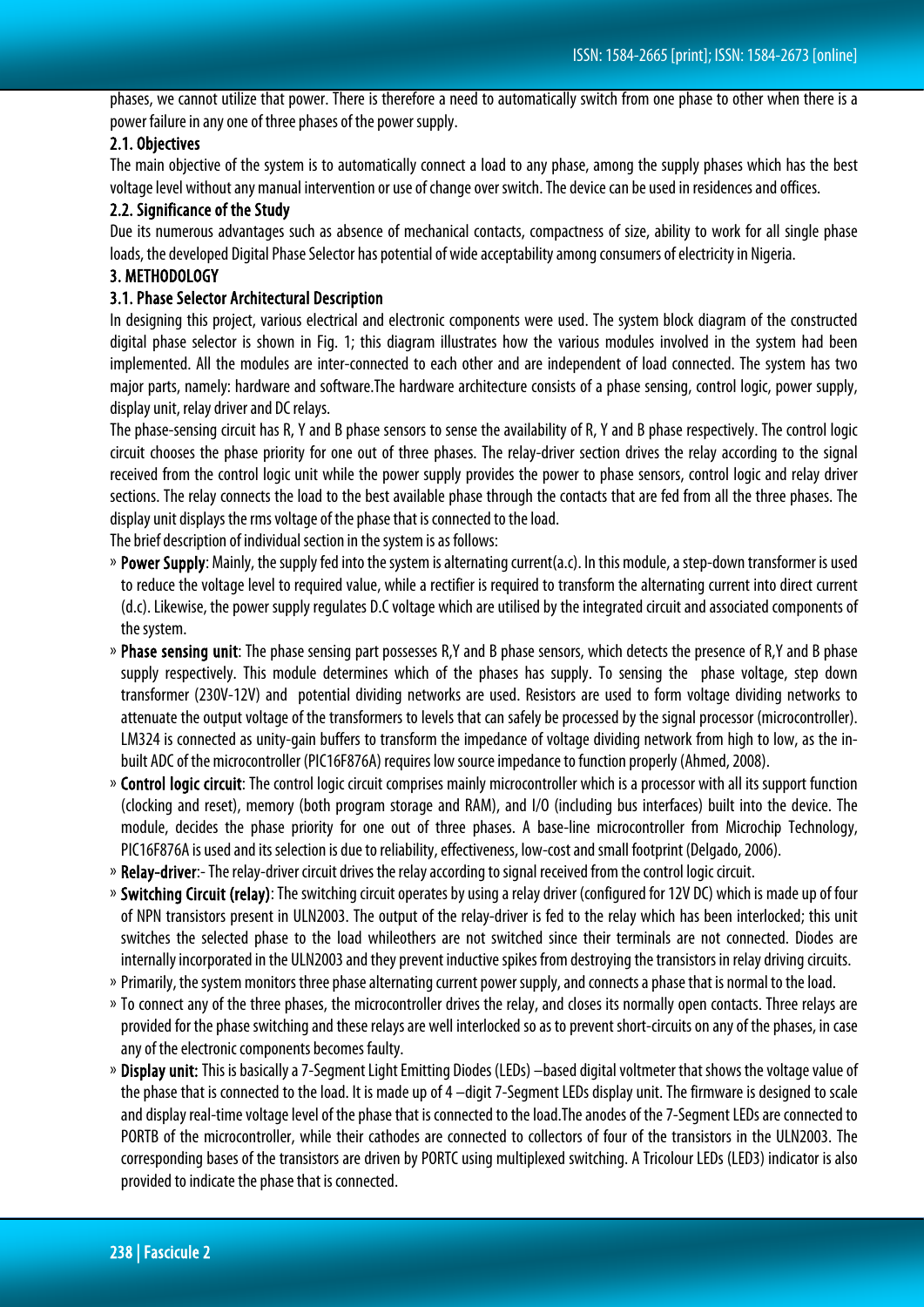

### 3.2. Firmware

This study used the C-language programming using HI-TECH C with PIC16F876A microcontroller in developing an embedded system for mains phase monitoring, load switching from one phase to another, and display of the voltage at the device's output. Figure 2 shows the flowchart for the firmware that runs in the microcontroller.

#### 3.3. Construction

The programmed microcontroller was tested in a breadboard with its associated circuits. Various tests were performed on all the components used to ensure that they are working properly and reliably.

Having worked satisfactorily, the microcontroller and the associated components were then transferred and soldered on veroboard following light duty soldering techniques. Soldering has been firmly done to reduce loose connection and short circuit; and the entire board was properly connected to accessories. All safety measures are taken to prevent electric hazard.The whole arrangement was then housed in a metallic enclosure as shown in Figure 3.

#### 4. PERFORMANCE EVALUATION / DISCUSSION

The circuit testing was carried out after the circuit construction is fully completed. During this test the public supply is available and a 60 W bulb is used as a single-phase load. In order to test the performance of the system, since the circuit has been sub-divided into sections, measuring of input and output signals (voltage) is obtained using an external alternating current (ac) voltmeter. This is done in sequential order for the purpose of correctness and understanding. The following steps were involved in the test evaluation of the system:





» Step 1: The system is set up as shown Figure 4, where all the voltage sources to the device's inputs are replaced with variable transformers (Variac R, Y and B).